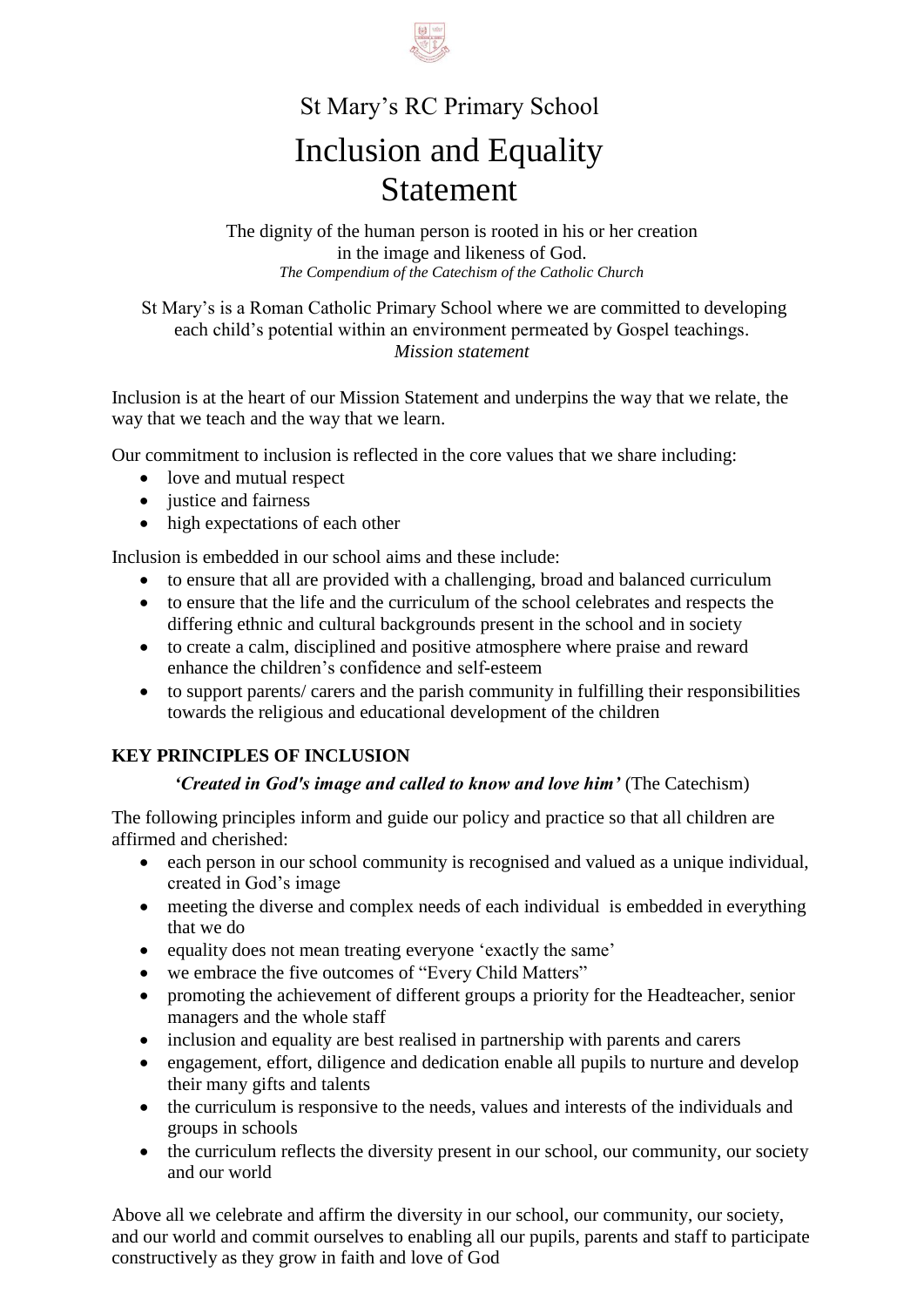### **REALISING INCLUSION AND EQUALITY**

This policy exists to promote and foster the inclusion of all individuals and groups regardless of disability, gender, race, ethnicity, home language, home circumstances, age, sexual orientation, marital / civil partnership status, pregnancy and maternity, gender reassignment, religion or belief.

Inclusion is made a reality through the implementation of the following policies:

- Disability & Accessibility
- Gender Equality
- Race Equality
- SEN
- Ethnic minority achievement (EMA)
- Gifted  $&$  talented  $(T)$
- Induction
- Children 'looked after'

### **PUBLIC SECTOR EQUALITY DUTY**

### **The General Duty**

We recognise our duty to have due regard to the Equality Act 2010: Public Sector Equality Duty (PSED). Whenever significant decisions are being made or policies developed, there is careful consideration of any equality implications. We are committed to the three main elements of the PSED:

- Eliminate discrimination and other conduct that is prohibited by the Act
- Advance equality of opportunity between people who share a protected characteristic and people who do not share it
- Foster good relations across all characteristics between people who share a protected characteristic and people who do not share it

### **The Specific Duty**

We ensure that we fulfil the specific duties of the Act namely:

- to publish information to demonstrate how we are complying with the PSED
- to prepare and publish equality objectives

### **Initial Equality Objectives (2015 - 2016)**

In order to eliminate discrimination, advance equality of opportunity and foster good relations within our school community, we have identified the following objectives:

- to provide further professional development for all staff on specific disorders and conditions that may affect children's learning and their access to the curriculum, so as to further enhance the provision for all pupils.
- to take part in the 'Communication Commitment' in order to ensure that communication for all children is clear and supportive and enhance their educational experience.
- to continue to narrow the gaps in performance between the different ethnic groups.
- to continue to ensure all children, including those with special educational needs and/or disabilities make good progress in relation to their abilities and particular needs.
- to ensure that both boys and girls are achieving the highest possible standards of achievement and progress.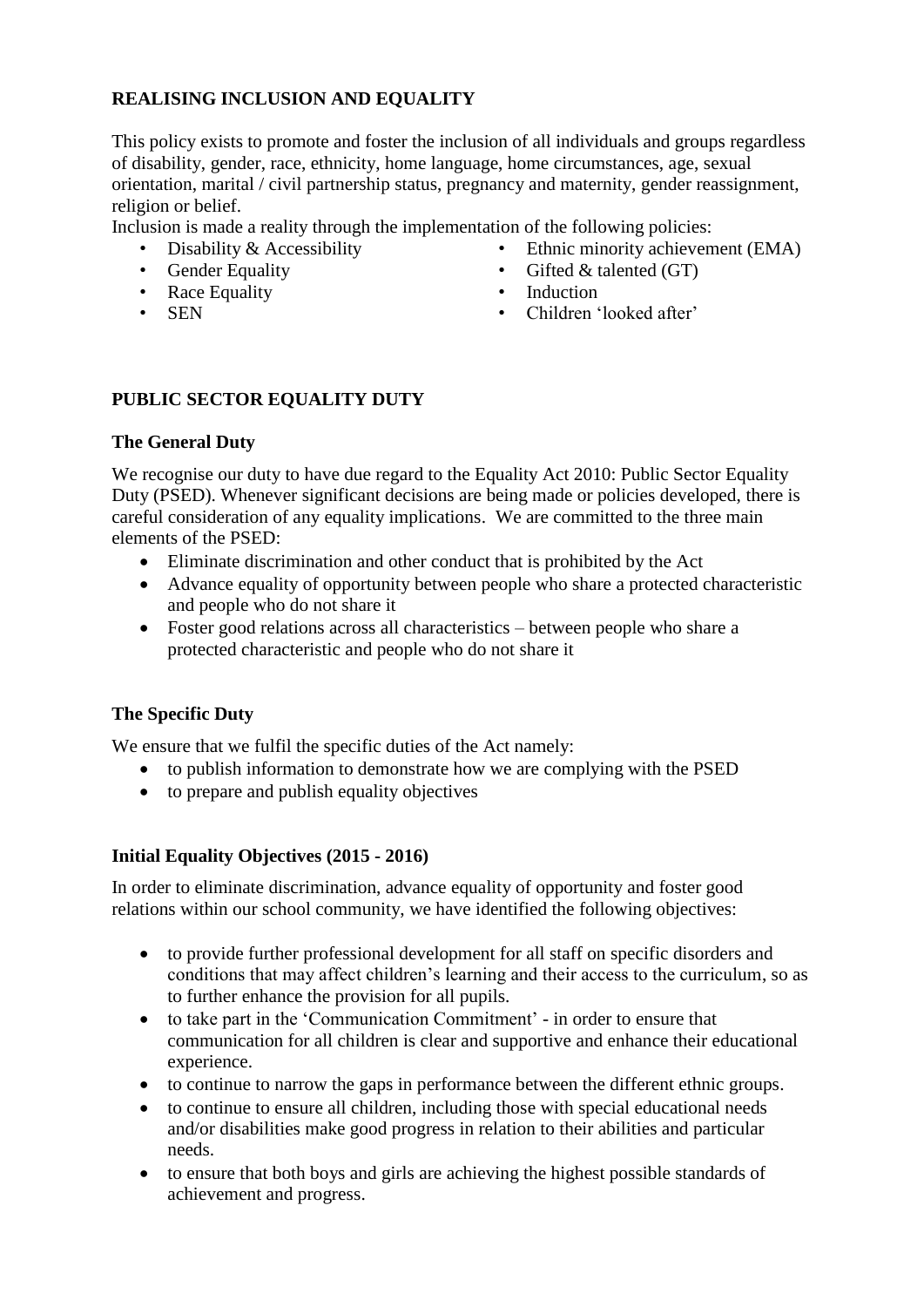

St. Mary's R C Primary School

## **Equality Information and Our Performance Towards the Aims**

The Equality Act 2010 requires us to publish information that demonstrates that we have due regard for the need to:

- Eliminate discrimination and other conduct that is prohibited by the Act.
- Advance equality of opportunity between people who share a protected characteristic and people who do not share it.
- Foster good relations across all characteristics between people who share a protected characteristic and people who do not share it.

### **How We Have Due Regard For Equality**

The information provided here aims to show that we give careful consideration to equality issues in everything that we do. Schools are required to have due regard to the need to eliminate discrimination, harassment and victimisation and other conduct that is prohibited by the Equality Act 2010.

The information below is a summary of how we are aware of this particular requirement and how we respond to it.

Our governing body is fully aware of the Equality Act 2010. When governors consider equality issues in relation to policies, decisions and services, a record of this is kept in the minutes and papers of the governing body meetings. The Governing Body has a Safeguarding and Equalities Committee who monitor the school's provision and consider all aspects of the equalities agenda.

We deal promptly and effectively with all incidents and complaints of bullying and harassment related to disability or special educational need, ethnicity and race, gender, gender reassignment, pregnancy or maternity, religion and belief and sexual orientation. We keep a record of all such incidents and notify those affected of what action we have taken. Our complaints procedure sets out how we deal with any complaints relating to the school.

### **Disability**

We are committed to working for the equality of people with and without disabilities.

The school building is fully compliant with the current DDA legislation requirements, although each year relevant remedial works may be undertaken across the premises to make the facilities more accessible to pupils and or adults with a disability.

### **How we advance equality of opportunity:**

We support disabled learners by meeting their individual needs and through meeting with parents, carers and with specialists to draw up individual support plans. These needs are communicated to all members of staff who come into contact with the child to ensure their needs are fully met. Regular and ongoing training for staff takes place to keep them informed of any specific needs.

The school ensures that it does not discriminate against people with disabilities for any advertised posts.

#### **How we foster good relations and promote community cohesion:**

The promotion of the spiritual, moral, social and culture development of all pupils is outstanding as was recognised by our most recent OfSTED inspection in 2014.

We ensure that the curriculum has positive images of disabled people. Pupils, staff, parents and visitors are fully included in all aspects of school life - regardless of any disability.

### **What has been the impact of our activities?**

Pupils see other people, including those with disabilities, as equals. They respect and value others regardless of any disabilities.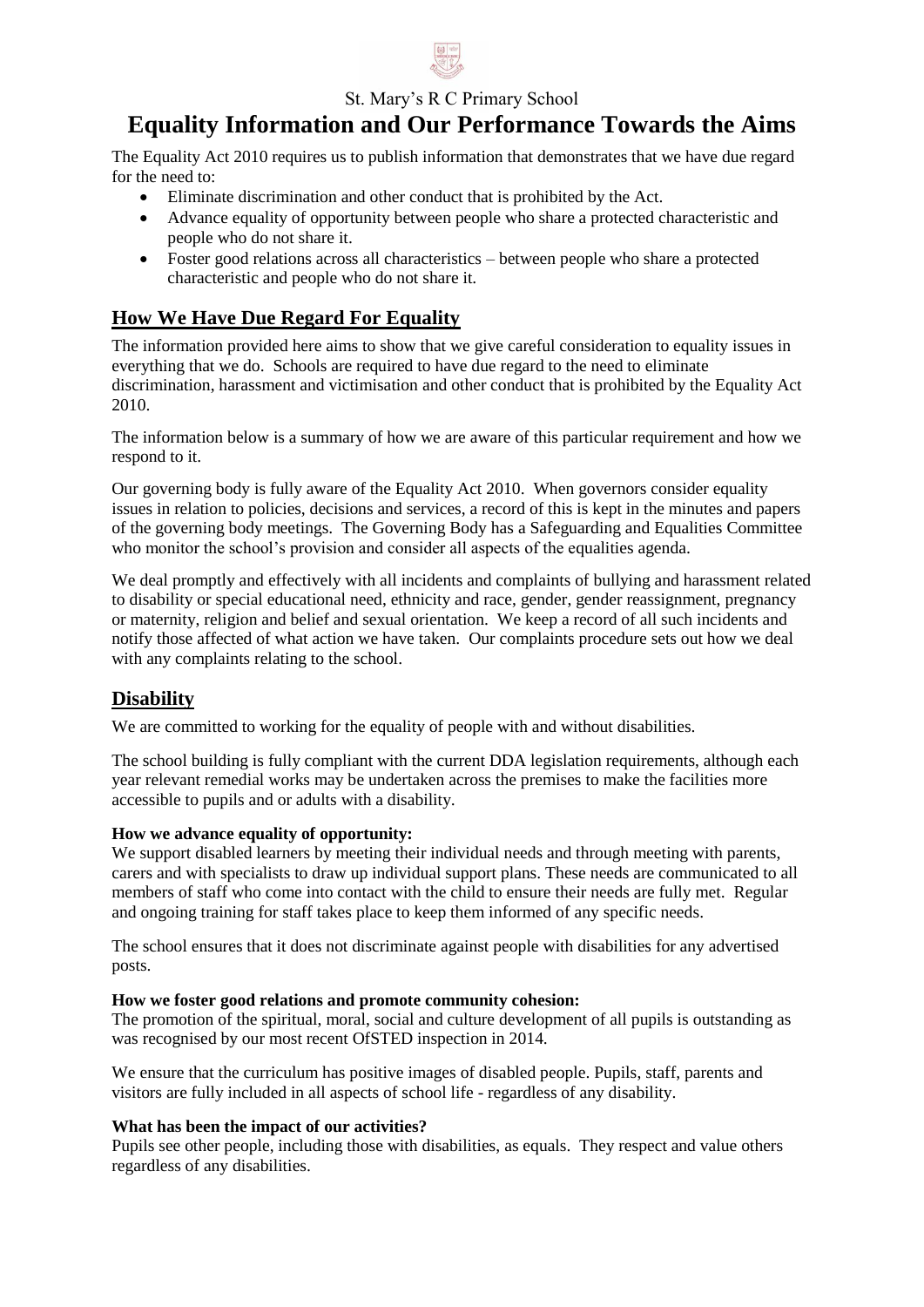### **Ethnicity and Race (Including EAL Learners)**

We are committed to working for the equality of all ethnic groups.

#### **How we advance equality of opportunity:**

We monitor the attainment and progress of all our pupils by ethnicity every term and take actions to address any negative trends that may materialise.

#### **How we foster good relations and promote community cohesion:**

The promotion of the spiritual, moral, social and culture development of all pupils is outstanding as was recognised by our most recent OfSTED inspection in 2014.

We ensure that the curriculum has positive images of people from a range of ethnic backgrounds. All ethnic groups represented in our school community play an active role in the life of the school.

#### **What has been the impact of our activities?**

Pupils see other people, particularly those from other ethnic backgrounds, as equals. Any incidents of discriminatory name calling or bullying are followed up and dealt with swiftly.

### **Gender**

We are committed to working for the equality of girls and boys and women and men.

Analysis of assessment trends generally indicate that girls and boys generally perform at least as well, and frequently better than, national comparatives.

#### **How we advance equality of opportunity:**

We monitor the attainment and progress of all our pupils by gender every term and take actions to address any negative trends that may materialise.

#### **How we foster good relations and promote community cohesion:**

The promotion of the spiritual, moral, social and culture development of all pupils is outstanding as was recognised by our most recent OfSTED inspection in 2014.

We ensure that the curriculum has positive images of people, both male and female. We invite a variety of groups / speakers into school to inspire our pupils. Visits take place to a wide variety of events and exhibitions.

### **What has been the impact of our activities?**

Pupils see other people, male or female, as equals. Boys and girls treat each other well and learn and play well together at school. Male and female members of staff work very together as a team.

### **Religion and belief**

As a Catholic school faith is central to our school day and Gospel values permeate all that we do and the way in which we treat one another. We are committed to working for equality for people based on their religion, belief and non-belief.

### **How we advance equality of opportunity:**

The school supports our pupils to build their sense of identity and belonging in their faith, which helps them to flourish within the school, their local communities and as citizens in a diverse society.

### **How we foster good relations and promote community cohesion:**

The promotion of the spiritual, moral, social and culture development of all pupils is outstanding as was recognised by our most recent OfSTED inspection in 2014.

The curriculum makes good provision for the teaching of other faiths across the school in line with the schools RE Policy and Scheme of work – 'Come and See'.

As well as attending our parish church and regularly visits by our parish priests, the children have opportunities to visit places of worship and listen to speakers from other faith groups.

#### **What has been the impact of our activities?**

As well as growing in their own faith and deepening their relationship with God, pupils understand and respect the beliefs of others.